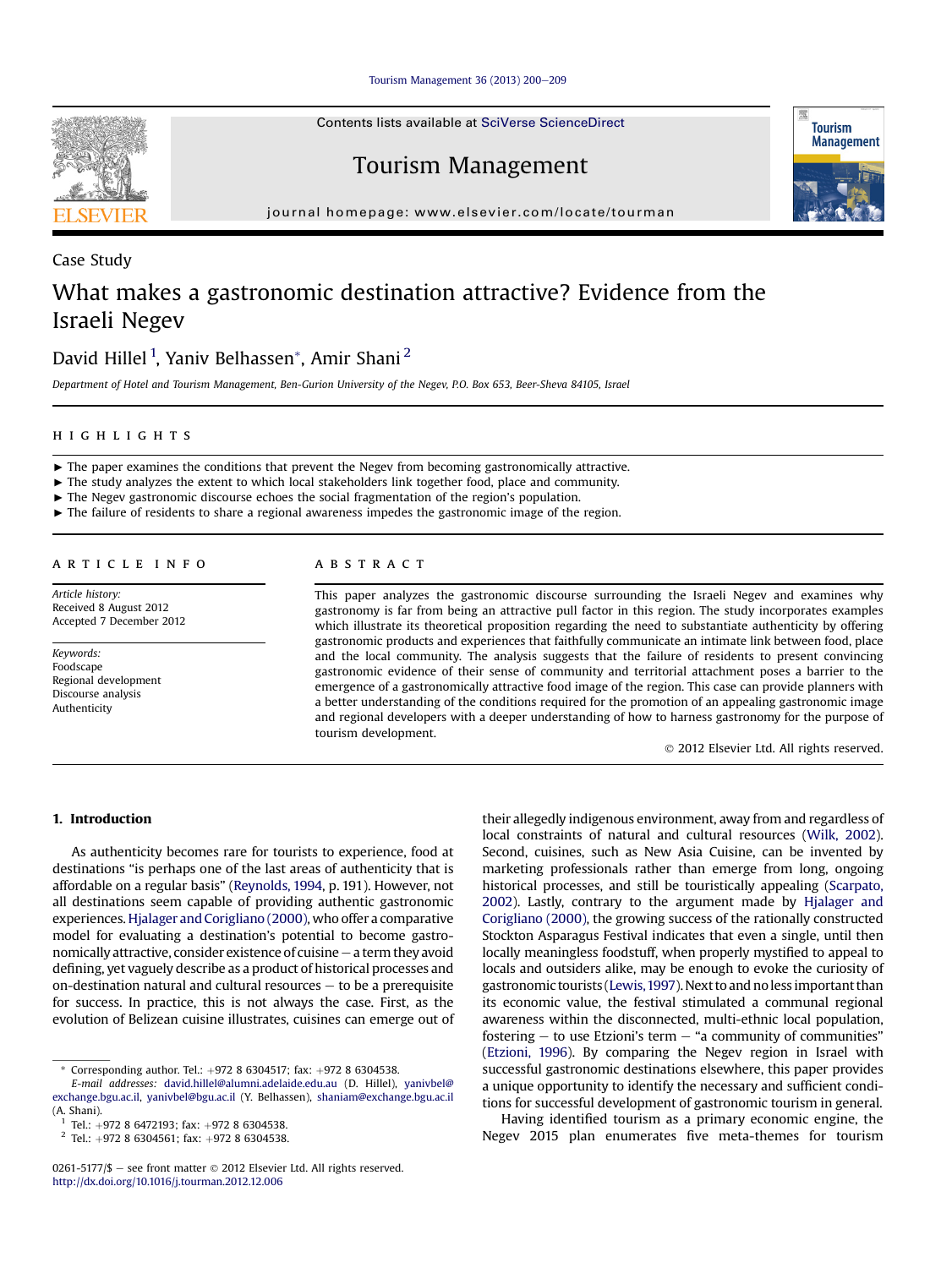development based on what planners define as preexisting local assets [\(Israeli Government & Daroma, 2005\)](#page-9-0). Although all metathemes may be argued to diversify the region's touristic product, the planners focus exclusively on nature, history, religion and acquaintance with ancient cultures  $-$  an array of themes that, unfortunately, have thus far proven inadequate in sustaining the Negev socially and economically ([Lerner & Haber, 2000;](#page-9-0) [Mintz,](#page-9-0) [Halperin, Ullmann, & Israeli, 2009](#page-9-0)). Strikingly absent from this array is a cultural theme that would encourage a sense of regional pride among the Negev residents by basing tourism development on their present-day cultural life. Inspired by the growing body of literature that recognizes the benefits of using food tourism as an anchor for regional development (e.g., [Bessière, 1998](#page-8-0); [Fox, 2007;](#page-9-0) [Hall, Sharples, Mitchell, Macionis, & Cambourne, 2003](#page-9-0); [Hjalager &](#page-9-0) [Richards, 2002;](#page-9-0) [Sims, 2009](#page-9-0)), we set out to determine whether the local culinary culture could serve as such a theme. After suggesting that rudimentary to the gastronomic attractiveness of a destination is the ability to satiate tourist appetites for authentic products and experiences, which convincingly communicate a link between food, place and community, we explore the potential of the Negev gastronomic scene to boost tourism and serve as a cohesive force that can bind the fragmented communities that make up the local population. More specifically, we hunt for a link between the food, place and community in the language and practice of three hostside groups: agriculturists, local residents and tourism providers. Directly involved in tourism or not, all three groups play a key role in the construction and maintenance of an attractive gastronomic discourse.

# 2. Theoretical framework

Food is a powerful marker of cultural identity [\(Counihan & Van](#page-8-0) [Esterik, 2008;](#page-8-0) [Fischler, 1980,](#page-8-0) [1988](#page-8-0)). By possessing a unique culinary order, members of a cultural group externalize their shared being and exclude everyone else. It is arguably this symbolic power of food as a cultural identity marker that stands at the core of gastronomic tourism. Drawing on [Long \(1998\)](#page-9-0), gastronomic tourists are those who define their own selves by engaging in "intentional, exploratory participation in the foodways of the Other" (p. 181). For a successful exploration to occur, many quality determinants undoubtedly come into play (e.g., service, accessibility and hygiene), but in the cultural, and specifically, gastronomic journey of knowing oneself by knowing others, much depends on the perception of the local food as authentic.

Referring to authenticity mostly as an evaluation that stems from the relationships between tourists and cultural objects on tour, the conceptualization of the term in tourism studies has focused on the influence of tourists' profiles on their perception of authenticity, and on the qualities cultural objects should possess to be perceived as authentic. These two research directions have also inspired discussions about authenticity in gastronomic tourism (e.g., [Cohen & Avieli, 2004](#page-8-0)). In relation to food-related experiences, [Beer \(2008\)](#page-8-0) criticizes the research focus on tourist-object relations for being sterile and narrow, as it overlooks the important role society plays in authenticity production. In line with [Beer \(2008\),](#page-8-0) the more refined view employed in this study is that authenticity of gastronomic products and experiences is a subjective evaluation which emanates from direct and indirect negotiations between hosts and guests. What is authentic is what both actors have come to agree upon as such, even outside their mutual contact zone. In these negotiations, products and experiences merely act as means of communication, grammatical units, the structure of which holds the power to authenticate negotiators themselves.

Another aspect of authenticity of the food is related to its model of origin. Any presumable historical prototype of food would always be yet another link in an endless chain of cultural hybridizations. What establish a hybrid as a point of reference for food reproduction within living memory are processes of appropriation and creolization. Appropriation refers herein to the integration of a hybrid into the cultural system of one of the hybrid's progenitors. Creolization refers to the integration of the hybrid into a new ensemble of meaningful objects of a hitherto nonexistent cultural identity. Appropriation and creolization go hand-in-hand with materialization, through which members of a cultural group embody their abstract identity in material structures. In resonance with the social representation theory, materialization helps a cultural community objectify the social representations of its own self. Once the objectified self-representations come to constitute the reality of everyday life "by the social influences of communication," [\(Moscovici, 2000](#page-9-0), p. 2) they provide insiders and outsiders alike with the criteria to which any reproduction must adhere. The French AOC system is the quintessential example of materialization of cultural identity through construction of strictly modeled culinary heritage assets. The legislative guidelines of a traditional "Camembert de Normandie" for example, specify in detail the aesthetic traits of the cheese, geographical area and method of production. Adherence to these specifications, rather than a verisimilitude to any specific piece of cheese, underlies the originality of Camembert from Normandy. More important than historical veraciousness or the food itself then, is the constructed concept of what food should be like  $-$  a present interpretation of the past  $$ that holds food's model of origin.

It should be noted that both insiders (e.g. hosts) and outsiders (e.g. tourists) participate in the construction of such a model, hence in the production of authenticity. The AOC system, for example, derives much of its strengths (and sometimes weaknesses) from the codification done by the French, but not least from its appreciation and acknowledgment by non-French. Furthermore, authenticity negotiations involve tourists and hosts alike and may benefit both. Cultural tourists engage in authenticity negotiations in order to ensure the authenticity of the touristic experiences they consume. Hosts get to nurture their sense of community: an evaluation of products and experiences as authentic by an external Other  $-$  herein cultural tourists  $-$  actually acknowledges the being of the hosts' own Self. So is the case in Bergamo, Italy, where an initiative to grant local salami protected geographical status in order to appeal to foreign consumers, tourists included, engaged a myriad of local actors in a lively ideological debate on what authentic salami is in practical terms, but, first and foremost, on what being Bergamasco socially is [\(Cavanaugh, 2007\)](#page-8-0). By the same token, touristic demand for authentic experiences of living culture evoked local awareness, strengthened social cohesion and integrity, and even constructed the identity of the hitherto marginalized and ill-connected community of Ngadha villagers on Flores Island, Indonesia ([Cole, 2007\)](#page-8-0). To wit, by successfully selling their own living cultural identity, hosting communities actually engage in producing it.

A constitutive element of the cultural identity of hosts is place. As members of a territorial community, hosts zealously cherish their locality as one of the most valued components of their shared identity. The symbiotic relationships between territorial community and place, where members shape their locality while being shaped by it, transform a simple landscape into an elaborate cultural-scape. Since territorial rights can be put into question, community members feel obliged to materialistically substantiate the claims they make regarding the territory they consider their own: [Appadurai \(2005\)](#page-8-0) asserts that local communities "seem to assume that locality is ephemeral unless hard and regular work is undertaken to produce and maintain its materiality" (pp.  $180-181$ ). Food is an ultimate means for that purpose: it allows a cultural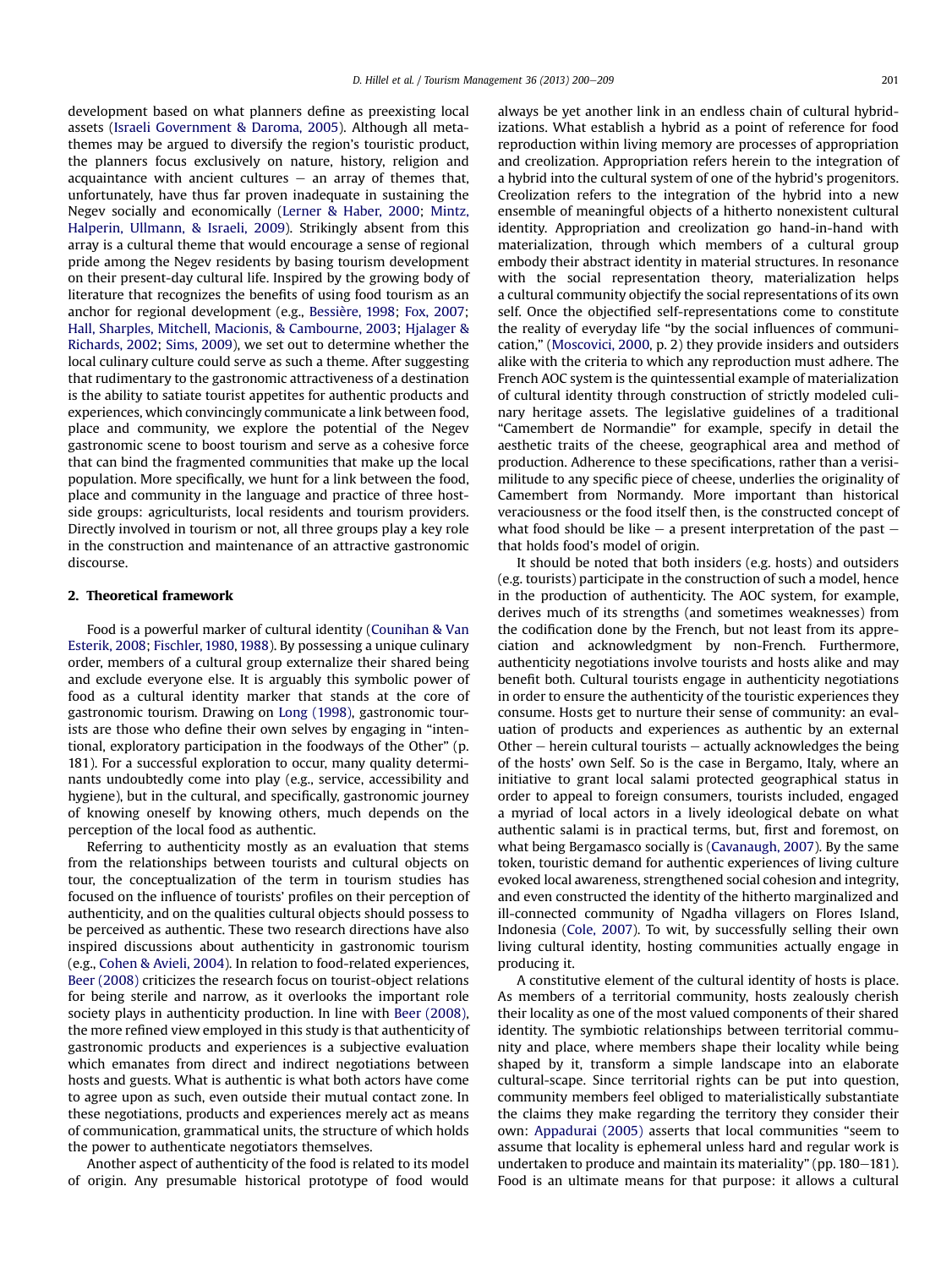community to legitimize its being by translating its (allegedly) historical alliance to its geographical territory into an avowedly inherited culinary order in which the fruit of the soil and the wisdom of culture have long been alloyed into an inseparable entity. Accordingly, the criteria that hosting community members formulate to claim the authenticity of their food  $-$  food's model of origin e must include both a geographical and cultural component. The geographical component blends into the food the unique natural conditions of the territory (which also result from cultural considerations). The cultural component blends the cultural values shared by the members of the local community, territoriality included, into the food. Interrelated, the two components transform food into a material heritage asset that validates a cultural identity, ensures its continuity and attests to its historical attachment to the land. The elaborate definition of terroir by French legislators, for example, best grasps the interrelation between the geographical and the cultural components in the culinary heritage of a community. In this paper, we suggest that food, territory and culture are the essential constituents of a destination's food image. Successful gastronomic destinations are therefore those that satiate the appetite of gastronomic tourists for authenticity by offering products and experiences that faithfully communicate an intimate link between food, place and community.

The gastronomic discourse, which is the focus of our analysis in this research, is the social apparatus through which the link between food, place and community is constructed, sustained and communicated. According to [Hajer \(1995\),](#page-9-0) discourse is a "specific ensemble of ideas, concepts, and categorization that are produced, reproduced, and transformed in a particular set of practices and through which meaning is given to physical and social realities [...]" (p. 44). Scholars emphasize the paramount role of discourse in the making of culinary identities in general. [Ferguson \(1998\)](#page-8-0), for example, ascribes the emergence of the lauded culinary identity of the French to a textual discourse thanks to which "the food, the people and places, the attitudes and ideas" (p. 601) were united under a complex, semiotic, food-related system of thought and action. Similarly, [Appadurai \(1988\)](#page-8-0) argues that in India, these were English-written food publications that actually reproduced "regional and ethnic specialization" next to an "overarching, crosscutting national cuisine  $[...]$ " (p. 22).

Referring to the production of authenticity in tourism, certain studies highlight the importance of the gastronomic discourse to the attractiveness of a destination. [Fox \(2007\)](#page-9-0), for instance, calls for a discursive, verbal, "gastrospeak." Having tourists in mind, Fox's gastrospeak serves as a "rhetorical strategy" (p. 552) of commoditization and spectacularization of a destination's gastronomic identity. Nevertheless, the production of authenticity via discourse relies on profound social processes, rather than simply on a collection of textual publications, or marketing-oriented rhetorical strategy at the service of a destination's tourism managers (see for example, [Santos, Belhassen, & Caton, 2008\)](#page-9-0). The gastronomic discourse of a destination refers herein to both the language and practice that surround the food at that destination, and which simultaneously reflect and frame the reality of, and as seen by, the locals. By deciphering the gastronomic discourse, tourists can either accept or refute the existence of an organic link between food, place and community. In such decipherment, even the uniqueness of the produce at a local market or locals' attendance at a local food event becomes crucial. This means that the attractiveness of a gastronomic destination  $-$  one that should offer an authentic bite of local terroir  $-$  predominantly hinges on direct and indirect local participation, in other words, on how locals think, talk and act around their food.

The following analysis examines the potential of the Negev gastronomic scene to boost tourism to the region. The analysis focuses on the extent to which three groups of host-side stakeholders, who play a key role in fulfilling gastronomic tourists' quest for authenticity, express a gastronomically attractive link between food, place and community through language and practice. The groups examined are, first, the agriculturists who, besides food and fiber, are also able to produce collective goods, including culinary heritage ([Daugstad, Rønningen, & Skar, 2006\)](#page-8-0); second, the gastronomic tourism providers who actually stand at the forefront of host-guest interaction; and third, the locals themselves whose involvement and participation holds the power to legitimize gastronomic products and experiences as authentic. Findings draw on several visits to the area during the off-peak and on-peak seasons of 2011, and on a wide variety of primary sources  $-$  from government documents and official publications, through journal articles and food blogs, to product marketing and food packaging.

#### 3. The Negev gastronomic discourse

The Negev, Israel's southern region, is an exceptional mélange of semi-arid to hyper-arid climates, wedded to mountainous landscapes, fascinating flora and fauna, and a rich human history ([Evenari, Shanan, & Tadmor, 1982\)](#page-8-0). Located on the northern frontier of the Saharo-Arabian desert belt and bordering on the southeastern coast of the Mediterranean, the region has been a strategic crossroads between Asia, Africa and Europe throughout the ages. Since demarcation of the desert's natural borders is subject to variations, this paper draws on Israel's administrative divisions to define the Negev as the area that covers the Beer-Sheva subdistrict and the Sha'ar Hanegev Regional Council ([Fig. 1](#page-3-0)).

While the Negev extends over approximately 60% of Israel's territory, it is home to only 8% of the entire Israeli population ([Nuriel & Levinson, 2008\)](#page-9-0). Two major groups comprise the Negev population: Jews and Bedouin-Arabs. Jewish settlement in the Negev began soon after pioneering Jewish immigrants first arrived in the region at the end of the nineteenth century [\(Naor, 1986](#page-9-0); [Tal,](#page-9-0) [2007\)](#page-9-0). During the 1950s and 1960s, the two decades that followed the Declaration of Independence in 1948, early settlers were joined by Jewish immigrants from Europe and, to a greater extent, by Jewish refugees from the Muslim countries of the Middle East and North Africa. Considered culturally inferior by the Israeli veterans and lacking resources or adequate social and political networks, these Jewish refugees were settled in disadvantaged areas, including the Negev, sometimes deceitfully or against their will. In retrospect, the absorption policies of the time, which favored population dispersion over social integration, gave rise to one of the deepest, most painful ethnic cleavages in Jewish-Israeli society, one that is still felt today ([Gerbi, Levi, & Gabizon, 2000\)](#page-9-0). Two subsequent substantial waves of immigration to Israel, one from the former Soviet Union countries and the other from Ethiopia, further diversified the Negev population in the last two decades of the twentieth century.

The Bedouin arrived in the Negev as early as the seventh century from the Arabian Desert [\(Abu-Rabia, 2002\)](#page-8-0). Since the second half of the twentieth century, these historically nomadic Arab tribes have been undergoing a gradual transition to a sedentary lifestyle throughout the Middle East ([Meir, 1993](#page-9-0)). In Israel, State-initiated sedentarization, accelerated and coerced, has restricted the area of Bedouin settlement to a small number of urbanized townships. These townships have failed to supply appropriate infrastructure, services or alternative employment opportunities. Today, only about half of the Bedouin population have acceded to government demands to move to the planned townships; the other half live in spontaneous villages, many illegal and unrecognized and, consequently, not entitled to municipal services and susceptible to demolition. With a growth rate among the highest in the world, the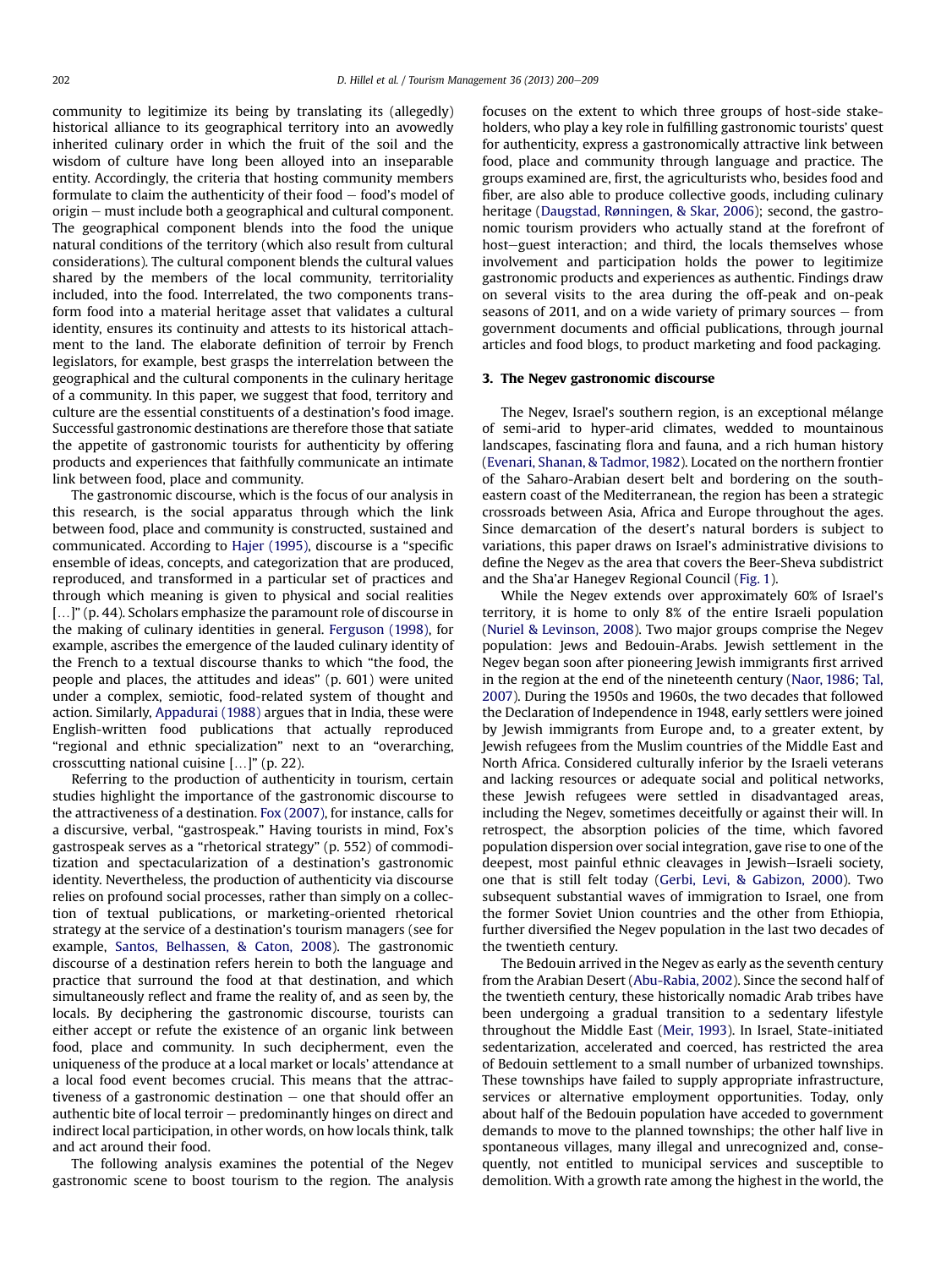<span id="page-3-0"></span>

Fig. 1. The map of the Israeli Negev.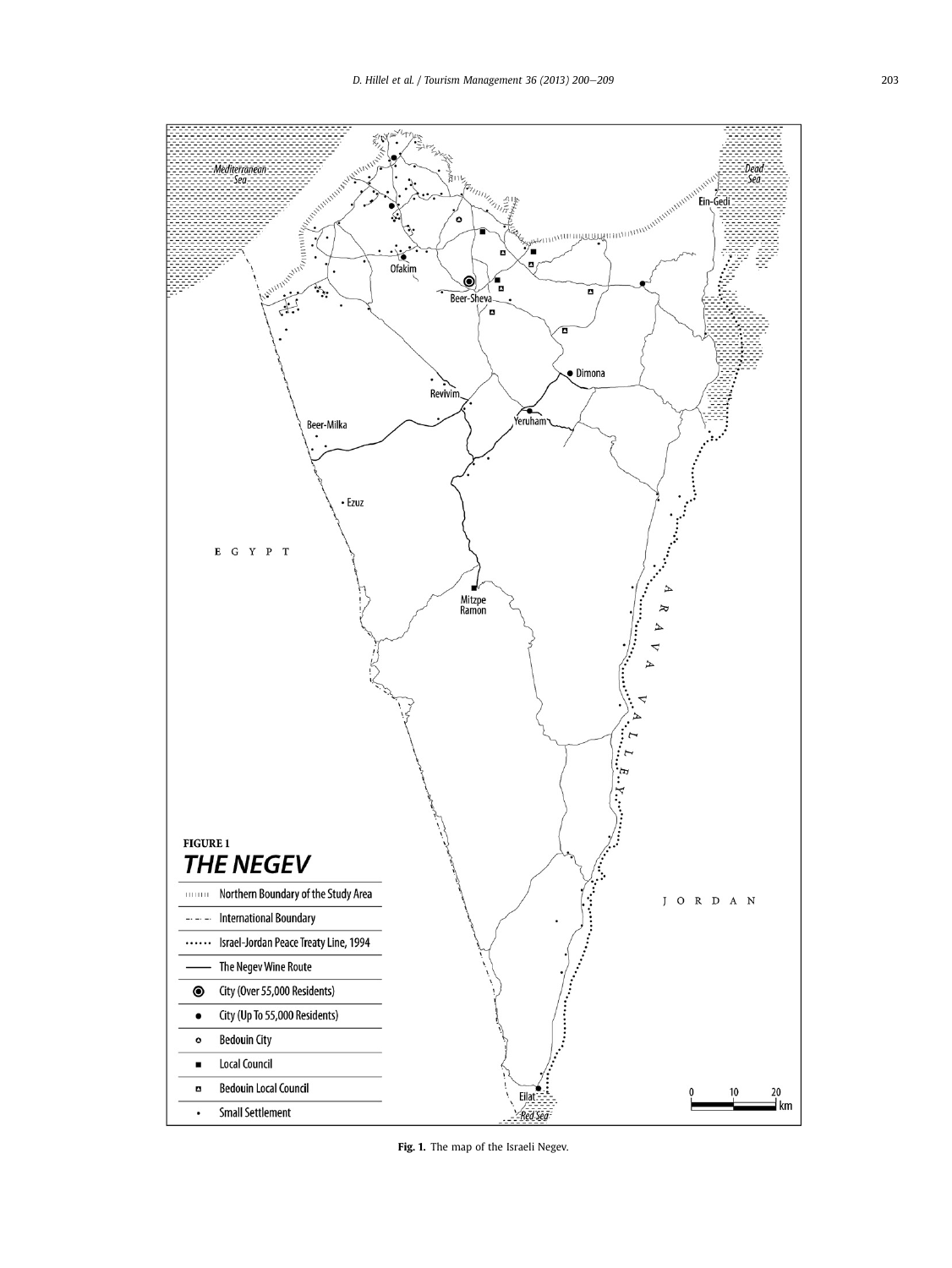Bedouin population, which represents about 25% of the current population in the Negev, is expected to double every thirteen years ([Goldberg Committee, 2009](#page-9-0).).

Apart from the residents of three affluent local councils, the majority of the Negev population that lives in a geographically noncontiguous structure of seven cities, nearly a dozen local councils and more than one hundred small localities, occupies the lowest rungs of the socio-economic ladder [\(CBS, 2011](#page-8-0); [Swirski,](#page-9-0) [2007\)](#page-9-0). Next to the largest city  $-$  Beer-Sheva  $-$  with a population of nearly 200,000, the small localities accommodate a population that does not exceed a thousand people each. The Negev not only lags behind the center of the country, but is also internally polarized. The inner circle of the Beer-Sheva metropolis for example, is a residential junction of both extremities of the socio-economic ladder, where the only privileged upper-middle-class Jewish population of the Negev lives in proximity to the most disadvantaged population in Israel  $-$  the Bedouin.

The Negev offers many of the attributes that are thought to be essential for the creation of a gastronomic tourist destination, such as local food production and a willingness to share what residents consider to be their culinary culture. Nevertheless, the Negev has failed to become gastronomically attractive. In what follows, we seek out a link between the food, place and community in the language and practice of three host-side groups that play a crucial part in the making of a gastronomic destination: agriculturists, tourism providers and local residents.

# 3.1. Agricultural producers

"...But the Israeli consumer loses out, because these fruits and vegetables, grown according to the exacting standards of Europe and the United States, rarely reach the local market. We can only envy their quality and taste."  $-$  [Vered \(2009\),](#page-9-0) food journalist, reporting on agriculture in the Negev

Modern agricultural development in the Negev is rooted in the renewal of the Jewish settlement in pre-State Israel, then under Ottoman rule, at the end of the nineteenth century. It was only a decade prior to the establishment of Israel, however, that institutionalized efforts to establish agricultural settlements in the Negev took over the disorganized and mostly private initiatives. The implementation of agricultural activities in the region was mainly driven by Zionist ideology, according to which working the land is a sacred cultural value, and by the geopolitical necessity to manifest Jewish sovereignty over broad frontier areas. The Zionist vision of 'making the desert bloom' turned into a reality, positioning Israel as a world leader in the field of arid-land agricultures. Dispersed around much of the Negev desert, but mostly in the wide region of the Northern Negev as well as the Arava Valley, Negev farmers today grow approximately 30% of Israel's total agricultural crops, thanks to efficient water use, continuous agricultural advancements and dedicated agricultural research. While these farmers have managed to defy and even exploit the arid conditions to their own benefit, impressively creating high-quality local produce that carries the distinctive signature of its underlying landscape, the association of this produce with the Negev region itself, and even more so with the local community, is practically nonexistent.

The agricultural produce of the Negev and that of the Arava Valley in particular  $-$  a seemingly endless array of varieties and subspecies of fruits and vegetables such as peppers, melons, tomatoes and dates that are grown under saline and arid conditions and consequently manifest high levels of sugar and organic acids  $$ have gained an international reputation for high quality and outstanding taste. The discovery of a large brackish geothermal water reservoir provides excellent conditions for growing an impressive variety of fish and crustaceans, such as barramundi, sea bream and white leg shrimp. Aquaculture also includes red claw crayfish farming. Nevertheless, as Negev producers prioritize foreign markets over domestic ones for profitability reasons, hardly any of this produce is available for local consumption, whether raw or cooked; therefore, it has not yet been integrated into the culinary cultures of the Negev communities. Inaccessibility and exportorientation are recurrent themes in articles of Israeli food writers and gastronomers, as well as in the language of Negev farmers themselves, who regard their land as part of 'Europe's winter garden'  $-$  not of Israel, and certainly not of the Negev (e.g., [AgriSupportOnline, 2008;](#page-8-0) [Felter, 2007\)](#page-8-0). To a great extent, agriculturists disinterest in the local market stems from Israel's agricultural policies in recent decades, which keenly promote economies of scale, increasing thus the capital investment required from technology-based farms to remain competent, and obstructing any local, small-scale agricultural initiatives from emerging ([Tal, 2007\)](#page-9-0).

Linking the locally grown seafood to local communities is even more doubtful. First of all, the chances of seafood to be integrated into the culinary cultures of Negev residents are fairly limited, given the adherence of about two-thirds of Israeli consumers to the laws of kashrut, Jewish dietary laws that exclude crustaceans from the edible kingdom. Local ostrich farming has fared no better in this respect, despite the fact that the ostrich is representative of an intimate link between a local foodstuff and the Negev habitat  $$ once the home of several subspecies of the biblical bird until they were hunted to extinction  $-$  as ostrich meat is also not kosher. Secondly, fish farming in the Negev is still too young to break the intimate link in the international and Israeli gastronomic discourse between the particular seafood and its 'natural' habitat abroad, a link which has thus far been a marker of cultural identity and of high quality: "Our Australian barramundi [in Israel] originates in fishponds, but why be petty?," writes [Cohen \(2011\)](#page-8-0), a leading Israeli food critic, hinting that real barramundi only grow in Australia.

In addition to a wide range of raw agricultural foodstuff, certain local producers offer processed agricultural products. One of the most prominent products is Halutza extra virgin olive oil, an awardwinning label of Kibbutz Revivim. Challenging traditional irrigation methods and taking advantage of the tolerance of olive trees to drought and salinity, the kibbutz is a worldwide pioneer in the use of the subterranean brackish water reservoir discovered in the 1970s as the sole irrigation source for its large olive orchards. The salinity of the water is claimed to enhance the taste and quality of the olive oil. Among the cultivars grown, Barnea  $-$  an original Israeli development  $-$  is highly appreciated for its yield as well as for its delicate taste and the green, fruity aroma of the oil extracted from it. Although Halutza olive oil clearly deserves a place of honor in a local food-place-community affinity, this opportunity remains unfulfilled, mainly due to a certain duality in the language and practice of the Halutza olive oil producers. On the one hand, the oil is named after the Halutza sand dunes in the vicinity of the kibbutz, and the Negev origins of the oil are repeatedly indicated on packaging labels and in promotional material; on the other hand, worse than tacitly prioritizing Zionist ideals over idiosyncratic terroir-derived attributes, the producers choose to lure international and domestic consumers alike by speaking of the oil's "great, Tuscany-style taste," [\(Halutza Ltd., n.d.](#page-9-0)), thus dulling any flavor of locality the oil might have had: no less than a Negev product, the Halutza olive oil is an Italian wannabe. Data regarding the popularity of the Halutza olive oil among Negev residents is unfortunately lacking, yet other olive-derivative products made in Revivim further illustrate the weak association of local agricultural produce with the local community. Recently launched under the brand name of "LiveO"  $-$  a name that is neither Hebrew nor Arabic  $-$  and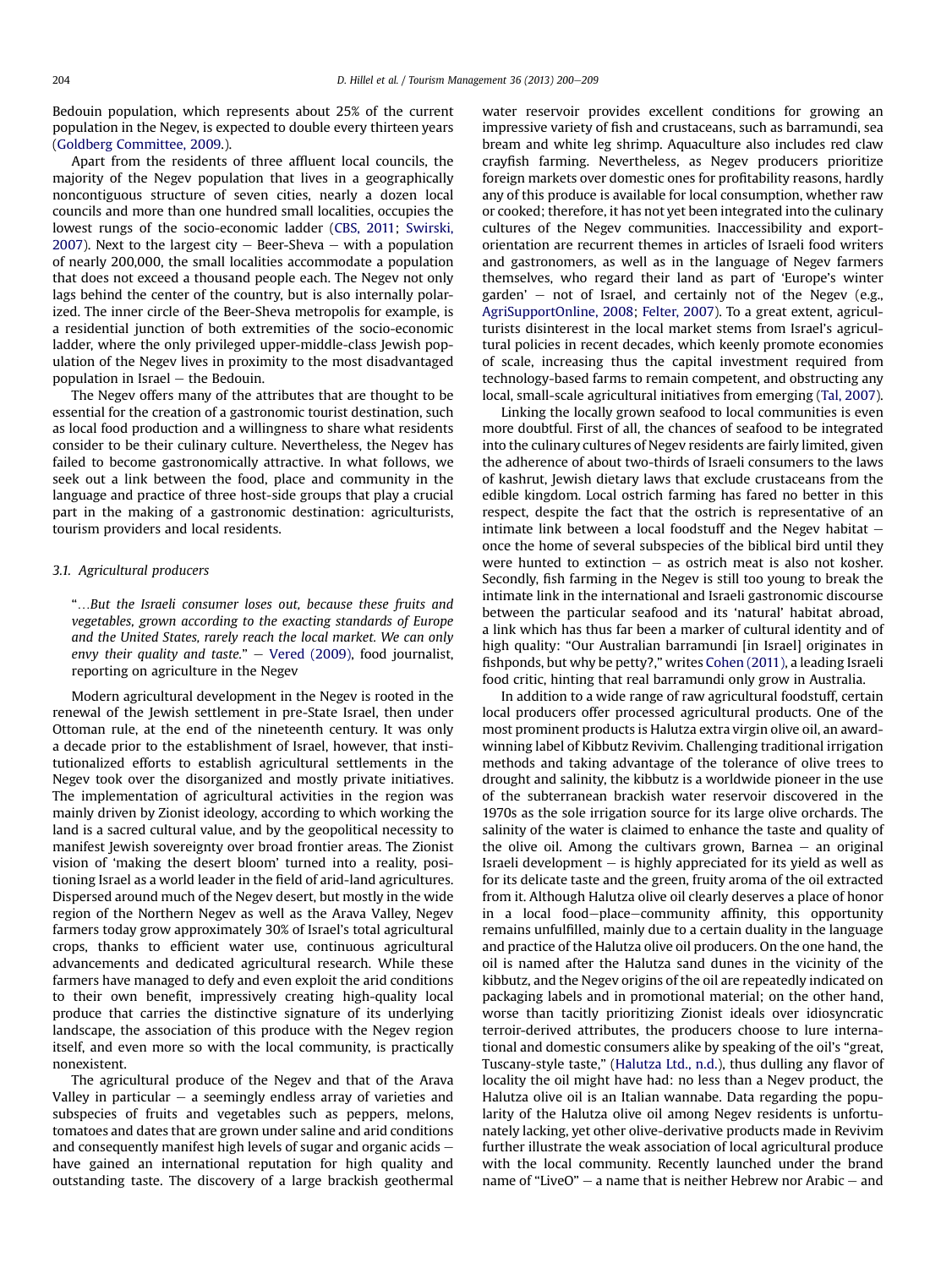meticulously designed with a luxurious made-abroad look and feel, the ultra-premium label of the kibbutz is sold exclusively at two prestigious commercial centers outside the Negev periphery.

Ironically, aridity has granted the Negev a distinctive footprint to leave on its local agricultural produce. (Parenthetically, those who accuse this footprint of being 'induced' by human mastery rather than being 'natural' fail to notice that Italy's footprint on Italian tomatoes, for example, is 'induced' to the same degree.) Indeed, much of the extant agricultural produce of the Negev, both raw and processed, is unique enough to serve as a basis for an attractive gastronomic image. Nevertheless, the lack of an intimate link between that produce and the local community is arguably the paramount barrier blocking the development of an attractively authentic gastronomic image. Local produce is practically absent from the shelves of local grocery stores and minds of local residents. It is only by removing this barrier  $-$  for instance through the provision of financial incentives to Negev producers to distribute their produce locally, or by supporting local small-scale producers  $-$  that the Negev community could benefit, first, from an opportunity to integrate local agricultural production into its culinary culture, and second, from an opportunity to build and to reinforce its gastronomic image.

### 3.2. Gastronomic tourism providers

"If you get to travel to the Negev, do yourself a favour: [... visit] Kornmehl Farm and its excellent restaurant, and dive into a compelling dream coming true, surrounded by scents of Alpine cheeses from the Negev."  $-$  [Waxman \(2011\),](#page-9-0) food writer, reporting on her visit to Kornmehl Goat Cheese Farm

Under the pretext of revitalizing the food image of the Negev, but in fact in order to fight fire with fire and halt what officials considered to be the Bedouins' illegal squatting on State land, the Israeli government circumvented legal planning policies and launched, in the mid-1990s, an ex post facto-approved wine route project that would secure a Jewish continuum of familial agritourism farms  $-$  'individual farmsteads.' Today, close to thirty families invite tourists to visit small-scale agricultural sites, where wine, olive oil, goat cheese and camel milk are produced in resonance with the agriculture that flourished in ancient times in the region, and traces of which are still evident in the form of archaeological remains of oil and wine presses, water harvesting implements and agricultural terraces. In some cases, archaeological remains and ancient methods have been integrated into current agricultural production. Theoretically, and contrary to the agricultural export industry, agri-tourism providers along the Negev wine route - whose locally produced foodstuffs are also locally available for consumption  $-$  are better positioned to enhance an intimate link between food, place and community. Moreover, this link is fundamental to their existence, as much of their subsistence relies on providing authentic wine-centered gastronomic experiences for tourists. In practical terms, however, an analysis of brochures, websites, food packaging and journal articles reveals that the authenticating link is highly deficient.

Whether due to a lack of interest, limited knowledge or insufficient efforts, individual farmsteads along the Negev wine route cannot be said to operate as a synergic ensemble whose produce and produce-related experiences fuse into a single culinary culture that reputably reflects the local cultural-scape. Farmsteads, for example, do not have any common Protected Geographical Status framework that could brand wine and cheese, both locally produced, as the ne plus ultra of the local terroir. Going from bad to worse, not only do cheesemakers brand the same type of cheese under a variety of shapes and a myriad names, all chosen according to their heart's desire, they also adopt a 'gastrospeak' that explicitly associates the cheese with the certainly prestigious, yet regrettably foreign, French terroir (using descriptive terms such Brie, chèvre, Camembert-style, and so on). For gastronomic tourists, the message is quite disenchanting: local cheeses are not authentic Negev, but rather fake French. In addition, collaborations that integrate complementary local foodstuffs into a regional gastronomic whole are practically nonexistent. The most evident example is that of wine and cheese: the Rota winery prefers serving Bedouin food to pairing its wines with local cheeses (see [Rota winery, n.d.\)](#page-9-0). Similarly, not only is the dinner menu at the Naot Farm, a farm that specializes in goat-cheese production, mainly based on meat dishes, while the cheeses it offers are not exclusively produced on the farm and are essentially geared toward vegetarians; it offers no local wine, or any wine at all, to pair with the meal (see [Naot Farm,](#page-9-0) [n.d.](#page-9-0)). Lastly, the discourse remains relatively silent as far as wider regional partnerships are concerned. Noteworthy here is the effort of Chez Eugène, a luxurious restaurant-hotel in the heart of the Negev, to take a step forward (albeit hesitant) toward establishing sustainable local food networks through language and practice alike: "Relais gastronomique situated on the ancient spice and perfumes route," owners write, "Chez Eugène invites you to taste the products of our partners of the Negev and Israel, accompanied by the best Israeli wines, some of them from our own vineyards" (see [Chez Eugène Restaurant-Hotel, n.d.\)](#page-8-0). Unfortunately, such partnerships are currently too incidental to penetrate into the culinary identity of Negev communities. Thus, operating as independent parts of a practically nonexistent whole, wine route providers detach the produce from the local cultural-scape, limit the appearance of the produce on regional tables and impede the integration of the produce into a single, representative culinary complex. Recurrent and consistent manifestations of a culinary complex in the public sphere, where locals and tourists  $-$  Self and Other  $-$  could regularly meet would increase the prospects for wine route produce to infiltrate into the culinary culture of Negev residents and be acknowledged by the outside world as integral to that culinary culture.

Wine route providers could take advantage of the gastronomic tourists' quest for existential authenticity by offering leisure activities that correspond to the on-farm agricultural food production. Yet providers seldom invite tourists to immerse themselves in hands-on on-farm food production. Existential involvement is restricted to tasting, superficial gazing at the farm or prosaic lectures about the farm's agricultural production. In contrast, farmsteads prioritize recreational activities that do not relate to local agricultural production such as horseback riding, astronomy observations or adventurous lodging in none other than traditional Native American tents. As much as these experiential activities enrich the experience of gastronomic tourists, they cannot conceal the wine route's meager opportunities to gastronomically explore the local agriculture from deep within.

If cheeses are French and tents are Native American, it is also because individual farmsteads cater primarily to domestic tourists instead of aiming at international ones: a substantial amount of the written tourist information that these farmsteads provide is available in Hebrew only. Insufficient on its own to secure the economic sustainability of the farmsteads, the niche of gastronomic tourism within the already relatively small domestic tourism market forces farmsteads to cater to a wider audience, while compromising the gastronomic character of the wine route. Moreover, it is plausible that the small size of the target audience fuels competitiveness between farmsteads; a bigger market could encourage complementarities and mutual support. Either way, what is currently offered as part of the Negev wine route experience implies that what domestic tourists look for, or what farmsteads believe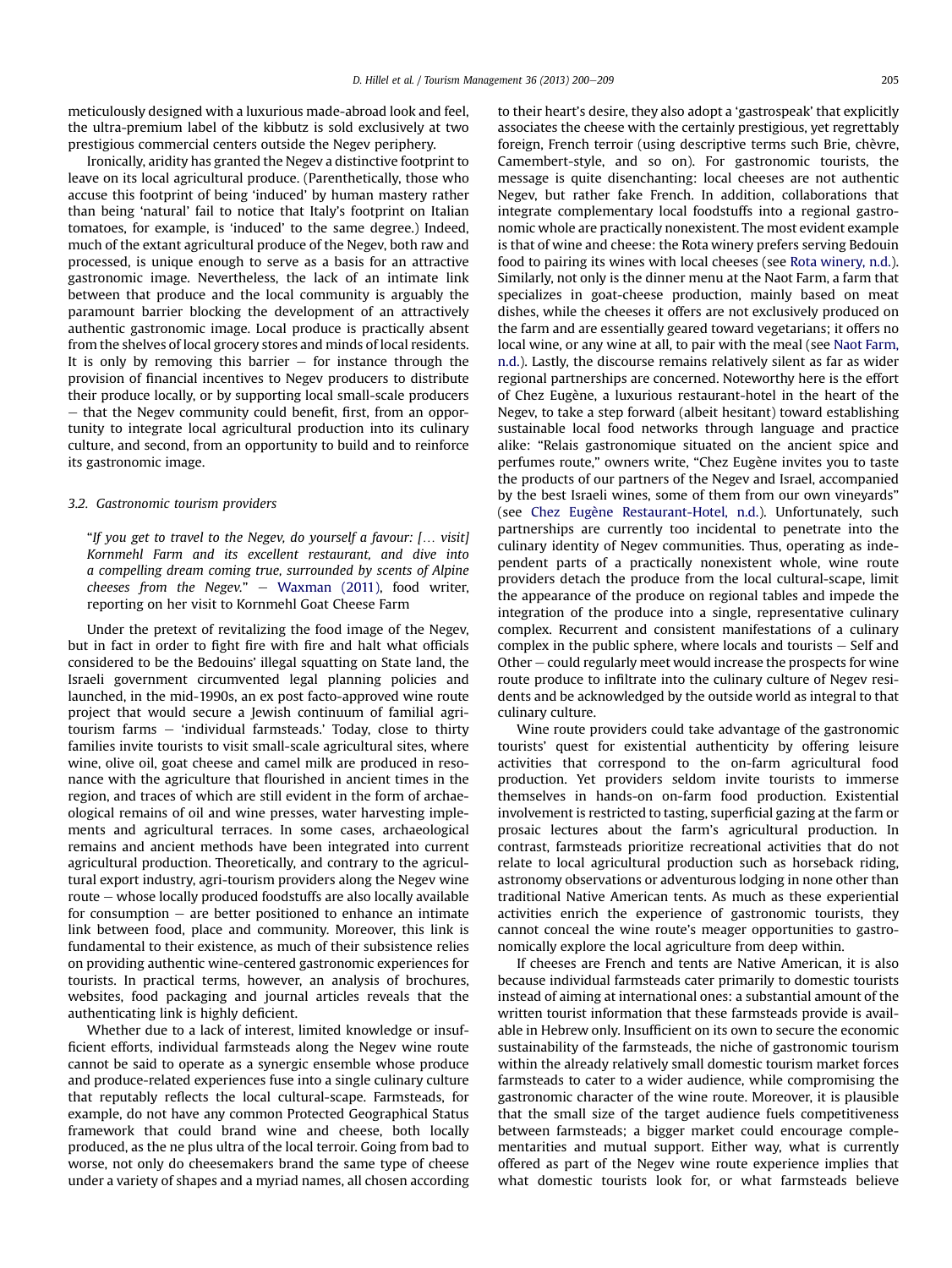domestic tourists look for, is none other than exotic experiences of faraway lands at their doorstep. Consequently, in the hands of individual farmsteads, even the identity of a prickly pear cactus, for decades the emblematic symbol of a Jewish-Israeli native (sabra) in popular culture, is 'foreignized' in order to appeal to domestic tourists: "Being [a] sabra is being Israeli," declare the agricultural growers of the cactus, simultaneously enticing potential tourists with Mexican-inspired dishes [\(Orly Cactus Pear Farm, n.d.\)](#page-9-0). Whether reflecting a demand or creating it, certain food journalists and foodies further enfeeble the link between food, place and community or hinder the emergence of this authenticating link, as they enthusiastically stress the non-Negev scent of their own gastronomic experiences: a visit to a strikingly mid-desert Frenchstyle chocolaterie ([TickTack, 2008\)](#page-9-0), a dining experience of authentic Dutch specialties ([Rosenblum, 2006\)](#page-9-0) or a Moroccan aura evoked by an overnight stay at a local winery ([Aloush, 2002](#page-8-0)).

Overall, then, the lack of partnerships and the focus on domestic tourism prevent the wine route farmsteads  $-$  which might otherwise enjoy the highest potential for attracting tourists  $-$  from promoting an intimate link between food, place and community. Yet even had the efforts of these farmsteads to actively promote the authenticating link been flawless, it is questionable whether the Negev communities would have granted them the credentials necessary to authenticate the gastronomic experiences they provide due to their controversial status in the Israeli public discourse. In the eyes of too many, individual farmsteads tame publicly-owned idyllic wilderness, turning it into privately-owned inhabited land free of acquisition costs under suspiciously keen governmental patronage. Opponents protest not only against the environmental impacts, but also against the social ones, claiming that from its very beginning the wine route project has constantly violated distributive justice principles and the equal rights of all Negev communities, Jewish and Arab alike (e.g., [Bar-On, 2009](#page-8-0); [Human Rights Watch, 2008](#page-9-0); [Orenstein et al., 2009;](#page-9-0) [SPNI, 2004\)](#page-9-0). As a result, rather than being accredited representatives of an authentic Negev culinary culture, wine route providers at present are merely ambassadors of themselves  $-$  all the more so, given the disparity between the culinary experiences they provide and the culinary identities the Negev communities view as being their own.

# 3.3. Jewish residents

"Grinberg, despite the gefilte fish [Eastern-European] scent of her family name, is a daughter to a Djerban mother (an island off the Tunisian coast) and a Tripolitanian father, which guaranteed the hungry diners a meal rich in tastes, colours, and scents, in accordance with the best [Judeo-] Tunisian-Tripolitanian tradition."  $-$ [Evron \(2009\),](#page-8-0) travel and lifestyle writer, reporting on dinner at one of the Culinary Queens of Yeroham

Since food choice is strongly bound by cultural identity, wide participation of locals in food production and consumption alike helps authenticate touristic gastronomic experiences. In Israel, production-side participation is seriously limited by overly restrictive governmental food regulations which, under the pretext of public health, require exceptional investment of capital and high revenue generation, resources which are rarely available to smallscale food initiatives, particularly in a peripheral region like the Negev. Consequently, Israeli food regulations discourage the formation of regional food networks and creation of artisanal specialties, but more importantly, the appearance of concrete, small-scale and proud manifestations of a community's culinary heritage in the public sphere. Nevertheless, when Negev locals, Jewish and Arab alike, do obtain permits to practice their culinary heritage in public, what story do they tell?

'Culinary Queens of Yeruham,' a unique initiative that empowers local women in the lagging town of Yeruham by enabling them to host traditional meals in a tourist's ultimate back region  $-$  the home kitchen  $-$  provides rare and privileged insight deep into the culinary heritage of local Jewish residents in the Negev. Accompanying the project is a cookbook that seasons recipes with personal stories of the Culinary Queens themselves, most of whom are first generation settlers who arrived in the Negev during the first waves of immigration from North Africa or their immediate descendants. For its publishers, the cookbook, 'Flavors & Delights of Yeruham', is "a human and culinary journey that arouses a sense of discovery akin to the one we feel when, on our travels abroad, we meet with the locals and taste their dishes in restaurants frequented by the locals themselves, an experience of truly tasting local flavor" ([Kantor-Matarasso, 2009,](#page-9-0) back cover). Readers, however, may find a Negev specialty conspicuously absent: the 'local flavor' is no other than Tunisian couscous, Moroccan cholent, Tripoli-style pickles or blintzes, a widely known Hungarian specialty. Along with personal stories that divulge a sincere sense of local community stemming from a shared history and a common faith rather than from an attachment to the local territory, the food memory of the Culinary Queens, even second-generation Israeli-born, is deeply rooted anywhere but in the Negev. The marginality of the Negev peculiarities to the cuisines of the Culinary Queens comes to light even in the personal commentaries of delighted diners, as Evron'[s \(2009\)](#page-8-0) report demonstrates.

The Culinary Queens of Yeruham are not the only ones to demonstrate the alienation of the Jewish culinary heritage in the Negev from the Negev itself; so do the cooks at the restaurant of Neve Midbar Health Spa Estate  $-$  local women who decided to engage in ethnic entrepreneurship due to a strong desire to preserve Jewish family traditions. On the menu, once again, are specialties the cooks themselves associate with Tunisian, Moroccan and Egyptian cuisines [\(Binder, 2009\)](#page-8-0). Any innovative touch to a dish remains within the realm of individual interpretation; only time will tell whether an alteration has turned an exotic specialty into a more local one. For the time being, the culinary heritage of the Neve Midbar restaurant is non-indigenous to the Negev.

The multi-ethnic character of Jewish culinary heritage in the Negev is not solely a reflection of the local Jewish multi-ethnic social fabric; to a large extent it parallels the multiethnicity of the Jewish-Israeli society as a whole, which may still be too young to develop a distinctive territorial-bound culinary identity(ies). Although all abide by the laws of kashrut, Jewish cuisines in the Diaspora absorbed many characteristics from their non-Jewish environment. Despite major efforts on the part of the first Jewish settlers to force all immigrants into a uniform local mold (or, paradoxically, precisely because of the aggressiveness of these efforts), and also due to globalization, which enables today's immigrants to enjoy transnationalism as they retain connections to their lands of origin, ethnic distinctiveness in Israel still prevails. Accordingly, all Jewish ethnicities adhere to an exilic food memory, to a foreign culinary heritage; "[s]o devoted are many to the food of their origins," writes food critic Rogov, "that there has been little cross-fertilization between these varied styles" ([Rogov, 2004\)](#page-9-0). Moreover, in recent years, Israel has witnessed a growing interest of chefs, cooks and foodies in the ethnic roots of their family's culinary identity. Cleaving to an exilic culinary past instead of nurturing a local culinary present will inevitably prevent the country (or its regions) from evolving into a distinctive gastronomic destination. This is not to say that gastronomic tourism development cannot be based on ethnic cuisines; however, the latter would have to be woven together with the geographical place and with the entire community into an attractively idiosyncratic taste  $-$  in the broad sense of the term  $-$  of the local cultural-scape.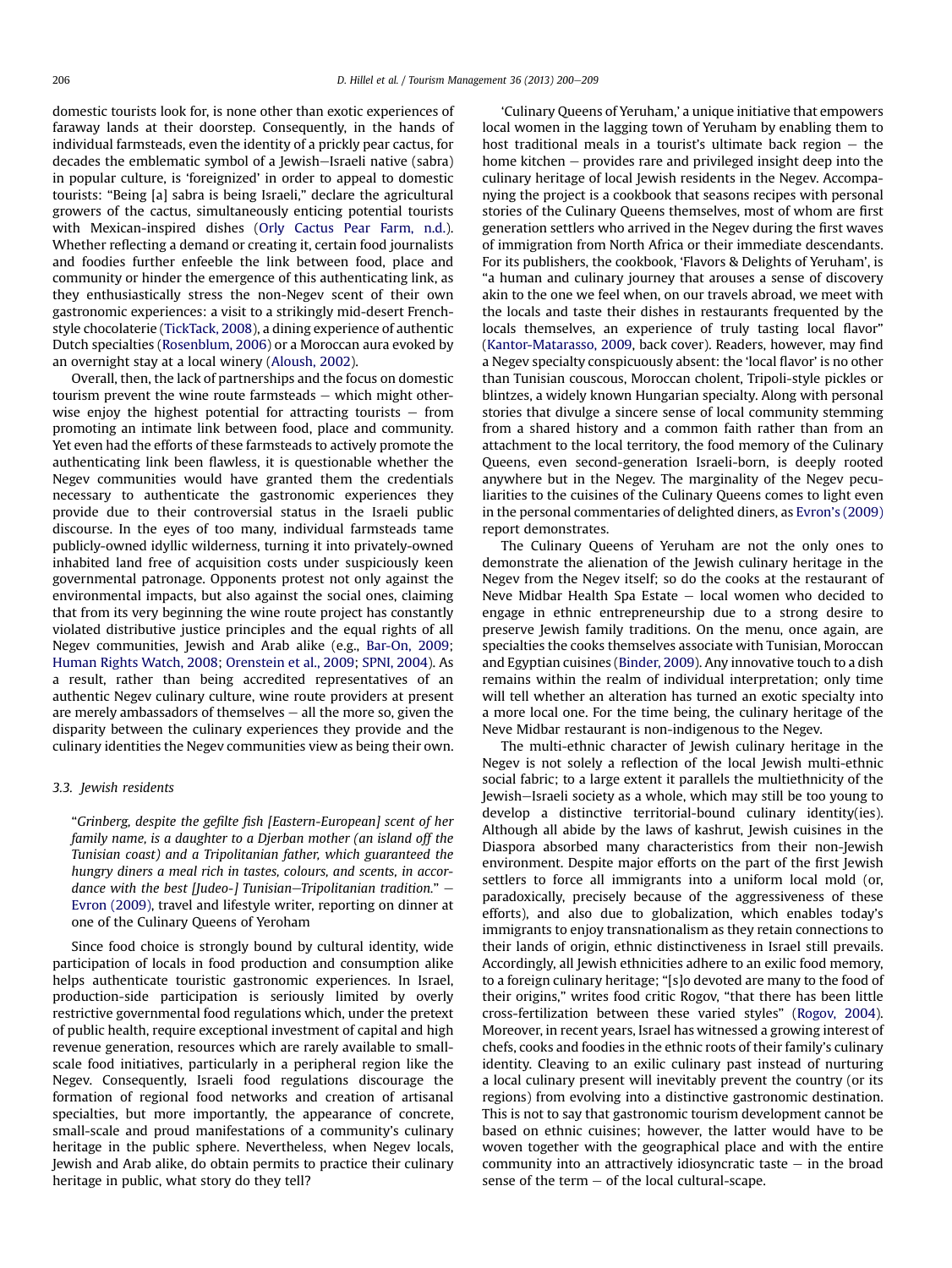Referring back to the Negev, the gastronomic experiences offered by the local Jewish community celebrate the shared religion, history and fate of the Jewish people wherever they are, but hardly present an attachment to the local territory that could position these experiences as being worth a special journey: domestic tourists can satiate their cultural hunger for Jewish food all around Israel, and international tourists might prefer Tripoli to Yeruham whenever they crave an authentic Tripolitanian couscous. Furthermore, the foreign culinary heritage of the local Jewish community in the Negev may withhold members from endowing current gastronomic tourism initiatives that do promote (at least potentially) an intimate link between food, place and community  $$ be it individual farmstead, local food events or restaurants like Chez Eugène  $-$  with the credentials required to authenticate the gastronomic experience on offer.

### 3.4. Bedouin residents

"How do you explain that the authorities supply him [Jewish farmer] with water and electricity yet he only has a few goats or cows? Meanwhile, we, the indigenous people of this area, who depend on herding, grazing, and agriculture as our main source of income, are not allowed to access our own land and practice our  $livelihoods." - al-Ukbi (Human Rights Watch, 2008, p. 37),$  $livelihoods." - al-Ukbi (Human Rights Watch, 2008, p. 37),$  $livelihoods." - al-Ukbi (Human Rights Watch, 2008, p. 37),$ Bedouin activist

Compared with the Jewish community, the picture presented by the Negev Bedouin reveals a much more organic link between food, place and community. For centuries, the Bedouin subsisted on grazing and herding. The demarcation of tribal boundaries by the Ottoman authorities, impelled largely by strategic interests, initiated a gradual transition from nomadic to semi-nomadic lifestyle, as it provided the Bedouinwith enough geopolitical stability to add dry farming agriculture to their pastoral activity. Nomadic or semi-nomadic life and the desert environment dictated Bedouin foodways, shaping many food-related aspects such as choice of ingredients, cooking and preservation methods, and traditional consumption habits. Flocks and herds, for example, supplied the Bedouin with milk that was either consumed fresh or preserved for later use, resulting in an assortment of dairy products, among which are afik, sun-dried balls of salty white cheese, or samneh, clarified butter. Meat consumption required the slaughtering of an animal and was therefore reserved for special occasions. One of the most lavish meat specialties is mansaf, a layered dish of unleavened flat rarif bread, rice with samneh, and yogurt-simmered chunks of lamb or goat, topped with dried yogurt or sour milk, almond, nuts and parsley. Mansaf is eaten from a common central platter; eating utensils are either one's hand or pieces of rarif. Although vegetation was sparse, the Bedouin were impressively able to find a source of nutrition in dozens of wild desert plants: stems, leaves, flowers and seeds, tubers, mushrooms, truffles and fruit, were all consumed raw or cooked, fresh or dry, alone or as condiments, as food or in beverages. Fire was used as a heating source for more than simply stewing and grilling: meat, for example, was also cooked for several hours under the fire coals or in small charcoal fire pits built out of stone and sealed with mud; bread, a staple food, was freshly baked over a hot stone or on a convex griddle placed over hot coals. The dangers of the desert underlie traditional Bedouin hospitality: considering any stranger to be a guest of God, a Bedouin would graciously guarantee a stranger's needs for food and shelter for more than three days, as if he were a close family member. The emblem of this hospitality is kahwa, coffee, not simply as a drink, but as a complete ritual of social drinking. Prepared from fresh roasted beans by the master of the tent, the making of the unsweetened cardamom-spiced drink involved special paraphernalia and

measured meaningful gestures of both host and guest. The centrality of the desert land to Bedouin thought and action, in general, and to their culinary heritage and food traditions, in particular, positions the Bedouin community as an important participant in the development of gastronomic tourism in the Negev. Nevertheless, there are still serious obstacles to overcome prior to acknowledging Bedouin foodways as representative of the Negev.

The term 'Bedouin' derives from the Arabic word badiyah, 'desert.' By definition, then, the Bedouin are desert dwellers rather than Negev dwellers. Warfare in the Islamic armies of the seventh century, blood feuds, the search for land and water resources, and eventually political distress, dispersed these desert dwellers over broad expanses of the Middle East and North Africa. Contemporary Bedouin communities, heterogeneous or not, share much in common, including attachment to the desert and to a culinary culture. Consequently, the Bedouin in Israel, Egypt and Jordan can all claim with equal justice that the touristic mansaf experience they offer is authentic (e.g., [Nyazi Tours, n.d.;](#page-9-0) [Regional Council of](#page-9-0) [Unrecognized Villages, n.d.](#page-9-0); [Travel Souk, n.d.\)](#page-9-0). From this perspective, it appears that the authenticity of the Bedouin gastronomic experience in the Negev is rooted in a food-desert-Bedouin link  $$ not in any food-Negev-Bedouin connection. This makes it difficult to speak of mansaf as a folkway of the Negev Bedouin, and even more so given that this culinary specialty has become discursively metonymic with Jordanian nationhood (e.g., [Freij, 2011](#page-9-0); [Howell,](#page-9-0) [2003\)](#page-9-0).

However, the major obstacle to turning the Bedouin foodways into the food culture of the Negev stems from the ongoing dispute between the Bedouin community and the State of Israel over land ownership. While the Bedouin argue that their title to parts of the Negev was acknowledged by local authorities prior to the arrival of the Israelis on the scene, they are unable to present any legal proof to confirm their ownership of this land, or, in other words, to contradict Israeli juridical registration of all non-privately held land as state-owned. Ever since the establishment of Israel, national policy has tended to confine the Bedouin to an extremely limited geographical area, which many of them do not even consider their own. Coerced sedentarization has further precluded the Bedouin from adhering to their nomadic way of life. For the Israeli government, this has been a matter of modernization and judicious land use ([Yahel, 2006](#page-9-0)); for the Bedouin  $-$  non-Jewish, Arab and Muslim - this policy has been part of a Zionist scheme to Judaize and de-Arabize the region ([Abu-Saad, 2008](#page-8-0)). Adding insult to injury, a substantive part of the Bedouin 'story' in the Negev is now being told by non-Bedouin 'authors' claiming to be authoritative, be they official tourism bodies or private entrepreneurs, for whom Bedouin culture and hospitality has become a matter of profit (e.g., [Dinero,](#page-8-0) [2002;](#page-8-0) [Noam Bamidbar Farm, n.d.](#page-9-0); [Yagna, 2011](#page-9-0)): "We are the real face of the Bedouin community," Bedouin protest as they present a hospitality initiative of their own, "[i]t upsets us that most of the knowledge about Bedouin traditions and lifestyle, people acquire in museums and from people who do not come from within the tradition and whose only intention is financial gains" ([Salamat,](#page-9-0) [n.d.](#page-9-0)). In the current situation, then, two significant barriers hamper successful development of gastronomic tourism based on local Bedouin culinary culture: first of all, the Bedouin themselves deny any attachment to their present territory and therefore cannot defend an intimate food-place-community link of the gastronomic experiences they provide; second, out of perceived nationalistic interests, both the Israeli government and the local Jewish community may be reluctant to legitimize the Bedouin gastronomic discourse, either in and of itself or as a leading gastronomic discourse of the Negev, particularly as long as the Jewish community persists in its failure to gastronomically validate its own attachment to the Negev.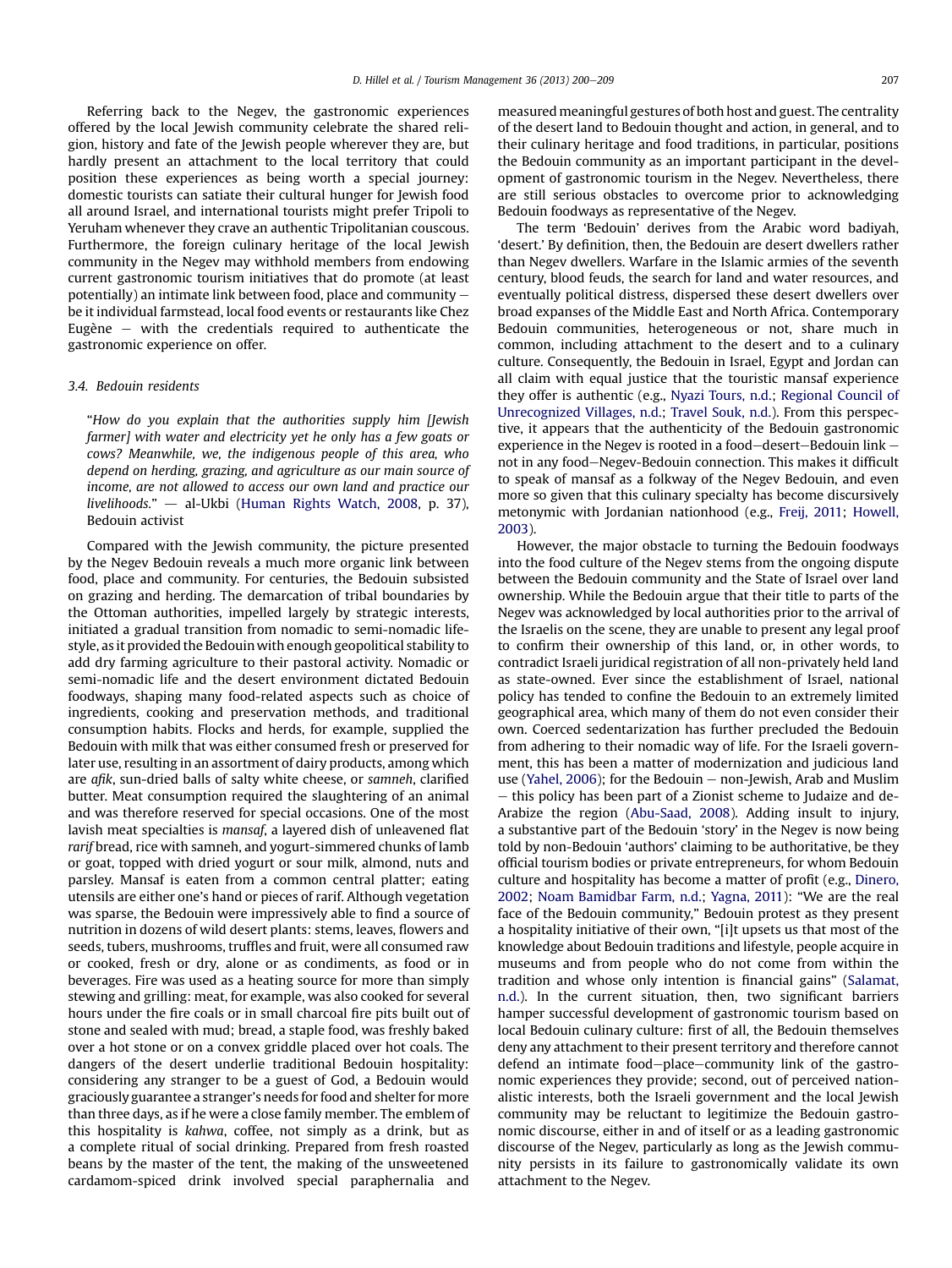### <span id="page-8-0"></span>4. Conclusions

Gastronomic tourism extends beyond a collection of food specialties or quality food facilities to include products and experiences that encapsulate the unique human and geographical factors of a destination and that, upon consumption, authentically communicate the idiosyncrasies of the local cultural-scape. Fulfilling the needs of gastronomic tourists entails provision of consumption opportunities that convincingly embody a link between the food, the place and the community at a destination. Such provision relies on more than the stockholders who are directly involved in gastronomic tourism. As for the Israeli Negev, although it possesses foodstuffs that reflect the attributes of the soil and local enthusiasm to celebrate culinary traditions, it currently lacks a link between food, place and community that could have positioned the region as an attractive gastronomic destination. Three important players on the host side of gastronomic tourism whose culinary narratives and food-related practices are critical for the emergence of such a link actually preclude local food from becoming an emblematic incarnation of the region's socio-spatial identity: agriculturists deny locals' access to local produce; gastronomic tourism providers vend exoticness instead of localness; the local Jewish community devotedly celebrates the exilic origins of its culinary heritage, and the Bedouin own a culinary culture which is prone to a certain territorial vagueness.

Our analysis of the gastronomic discourse in the Negev suggests that the failure of the local residents to present convincing gastronomic evidence of their sense of community and territorial attachment poses a major barrier to the emergence of a gastronomically attractive food image of the region. More importantly, the alienated, fragmented and incoherent character of the gastronomic discourse is highly correlated with the fragmentation of the social fabric itself  $-$  the Negev population behaves more like a society split by rivalries than a collaborative, tolerant community of communities, one that could enjoy the benefits of what [Lithwick,](#page-9-0) [Gradus, and Lithwick \(1996\)](#page-9-0) term "regional consciousness" (p. 8). Claiming that ongoing governmental policies, which have largely neglected indigenous development, have rendered the Negev peripheral and its population fragmented, these writers assert that "without regional machinery, it is proving to be extremely difficult to build regional consciousness, and without the latter, defining regional interests, needs and priorities remains a top-down bureaucratic rather than a bottom-up community-driven exercise" (p. 160). Gastronomic tourism is proposed herein as a type of 'regional machinery.' Viable plans for gastronomic tourism could foster social networks based on tolerance, trust and reciprocity, and could provide a powerful tool for developing the community and improving the quality of life.

Planning gastronomic tourism in the Negev (or elsewhere) should not entail abrupt replacement of all existing culinary identities with a new identity that supersedes or negates all others. Diversity is an important pull factor of attractive cultural tourism destinations, and as Israeli history proves, not only are attempts to impose an identity arrogant and authoritarian, they also produce the opposite effect of what was intended ([Rozin,](#page-9-0) [2006](#page-9-0)). The challenge is to create favorable empowering conditions with a threefold goal: first of all, to enable the coexistence of all culinary identities side by side in a complementary manner; secondly, to encourage assimilation of human and geographic factors into the local gastronomy, so that each culinary identity can authentically represent the local cultural-scape; thirdly, to supplement the local culinary identities with a common, regional identity for which the localness of its foodways is a distinct source of pride. Gastronomic tourism, being a subset of cultural tourism, naturally possesses all the qualities that make the latter a particularly favorable form of tourism from the standpoint of fostering community development.

This paper presents a preliminary conceptualization of the interrelations between gastronomic tourism and community development. Empirical validation of this conceptualization requires the development of reliable and acceptable measurement tools to isolate, assess and compare the food-place-community affinity in successful and less successful gastronomic destinations. Extended research into the social networks linking local residents in the context of gastronomic tourism is also recommended. Once substantiated, the theoretical conceptualization could serve a twofold purpose: to broaden the knowledge base of gastronomic tourism planners regarding ways to harness the local community to work for the success of gastronomic tourism development; and to broaden the knowledge base of regional developers regarding ways to harness local gastronomy in the service of community development.

# References

- Abu-Rabia, A. (2002). Negev Bedouin: displacement, forced settlement and conservation. In D. Chatty, & M. Colchester (Eds.), Conservation and mobile indigenous peoples (pp. 202-211). New York; Oxford: Berghahn Books.
- Abu-Saad, I. (2008). Spatial transformation and indigenous existence: the urbanization of the Palestinian Bedouin in southern Israel. American Behavioral Scientist, 51(12), 1713-1754.
- AgriSupportOnline. (2008). Israeli pepper campaign: stabilization follows expansion. AgriSupportOnline. Retrieved 01.08.11, from [http://www.agrisupportonline.](http://www.agrisupportonline.com/Articles/gworing_pepper_in_israel.htm) [com/Articles/gworing\\_pepper\\_in\\_israel.htm.](http://www.agrisupportonline.com/Articles/gworing_pepper_in_israel.htm)
- Aloush, Z. (2002). Individual farmsteads in the Negev. Ynet. Retrieved 01.06.10, from [http://www.ynet.co.il/articles/0,7340,L-2162575,00.html.](http://www.ynet.co.il/articles/0,7340,L-2162575,00.html)
- Appadurai, A. (1988). How to make a national cuisine: cookbooks in contemporary India. Comparative Studies in Society and History,  $30(1)$ ,  $3-24$ .
- Appadurai, A. (2005). The production of locality. In Modernity at large: Cultural dimensions of globalization (pp. 178-199). Minneapolis: University of Minnesota Press.
- Bar-On, I. (2009). The Negev's individual farmsteads law: good or bad? News1. Retrieved 20.10.10, from <http://www.news1.co.il/Archive/003-D-39044-00.html>.
- Beer, S. (2008). Authenticity and food experience  $-$  commercial and academic perspectives. Journal of Food Service,  $19(3)$ ,  $153-163$ .
- Bessière, J. (1998). Local development and heritage: traditional food and cuisine as tourist attractions in rural areas. Sociologia Ruralis,  $38(1)$ ,  $21-34$ .
- Binder, U. (2009). Couscous cooperative: southern women launched a cooking business. NRG Maariv. Retrieved 20.10.10, from [http://www.nrg.co.il/online/1/](http://www.nrg.co.il/online/1/ART1/952/962.html) [ART1/952/962.html.](http://www.nrg.co.il/online/1/ART1/952/962.html)
- Cavanaugh, J. R. (2007). Making salami, producing Bergamo: the transformation of value. Ethnos,  $72(2)$ ,  $149-172$ .
- CBS (Israeli) Central Bureau of Statistics. (2011). Statistical abstract of Israel 2011 (No. 62). Jerusalem; Tel Aviv-Yafo: CBS
- Chez Eugène Restaurant-Hotel. (n.d.). Chez Eugène restaurant: La Carte. Chez Eugène Restaurant-Hotel. Retrieved 01.10.11, from [http://](http://mitzperamonhotel.co.il/index.php%3fla_carte) [mitzperamonhotel.co.il/index.php?la\\_carte](http://mitzperamonhotel.co.il/index.php%3fla_carte).
- Cohen, S. (2011). Angelica restaurant in Jerusalem: an empty shell. Haaretz. Retrieved 01.08.11, from [http://www.haaretz.co.il/gallery/recipes/restaurants](http://www.haaretz.co.il/gallery/recipes/restaurants-reviews/1.1181978)[reviews/1.1181978.](http://www.haaretz.co.il/gallery/recipes/restaurants-reviews/1.1181978)
- Cohen, E., & Avieli, N. (2004). Food in tourism: attraction and impediment. Annals of Tourism Research, 31(4), 755-778.
- Cole, S. (2007). Beyond authenticity and commodification. Annals of Tourism Research, 34(4), 943-960.
- Counihan, C., & Van Esterik, P. (Eds.), (2008). Food and culture: A reader (2nd ed.). London; New York: Routledge.
- Daugstad, K., Rønningen, K., & Skar, B. (2006). Agriculture as an upholder of cultural heritage? Conceptualizations and value judgements  $-$  a Norwegian perspective in international context. Journal of Rural Studies, 22, 67-81.
- Dinero, S. S. (2002). Image is everything: the development of the Negev Bedouin as a tourist attraction. Nomadic Peoples,  $6(1)$ ,  $69-94$ .
- Etzioni, A. (1996). The community of communities. The Washington Quarterly, 19(3),  $127 - 138$ .
- Evenari, M., Shanan, L., & Tadmor, N. (1982). The Negev: The challenges of a desert (2nd ed.). Cambridge: Harvard University Press.
- Evron, H. (2009). Women cooking hope. Globes. Retrieved 01.06.10, from [http://www.globes.co.il/news/article.aspx?did](http://www.globes.co.il/news/article.aspx%3fdid%3d1000505547)=[1000505547.](http://www.globes.co.il/news/article.aspx%3fdid%3d1000505547)
- Felter, N. (2007). Israeli fruits famous in Europe, unknown to locals. Ynet. Retrieved 01.10.10, from <http://www.ynetnews.com/articles/0,7340,L-3357676,00.html>.
- Ferguson, P. P. (1998). Cultural field in the making: gastronomy in 19th century France. The American Journal of Sociology, 104(3), 597-641.
- Fischler, C. (1980). Food habits, social change and the nature/culture dilemma. Social Science Information, 19(6), 937-953.
- Fischler, C. (1988). Food, self and identity. Social Science Information, 27(2), 275-292.